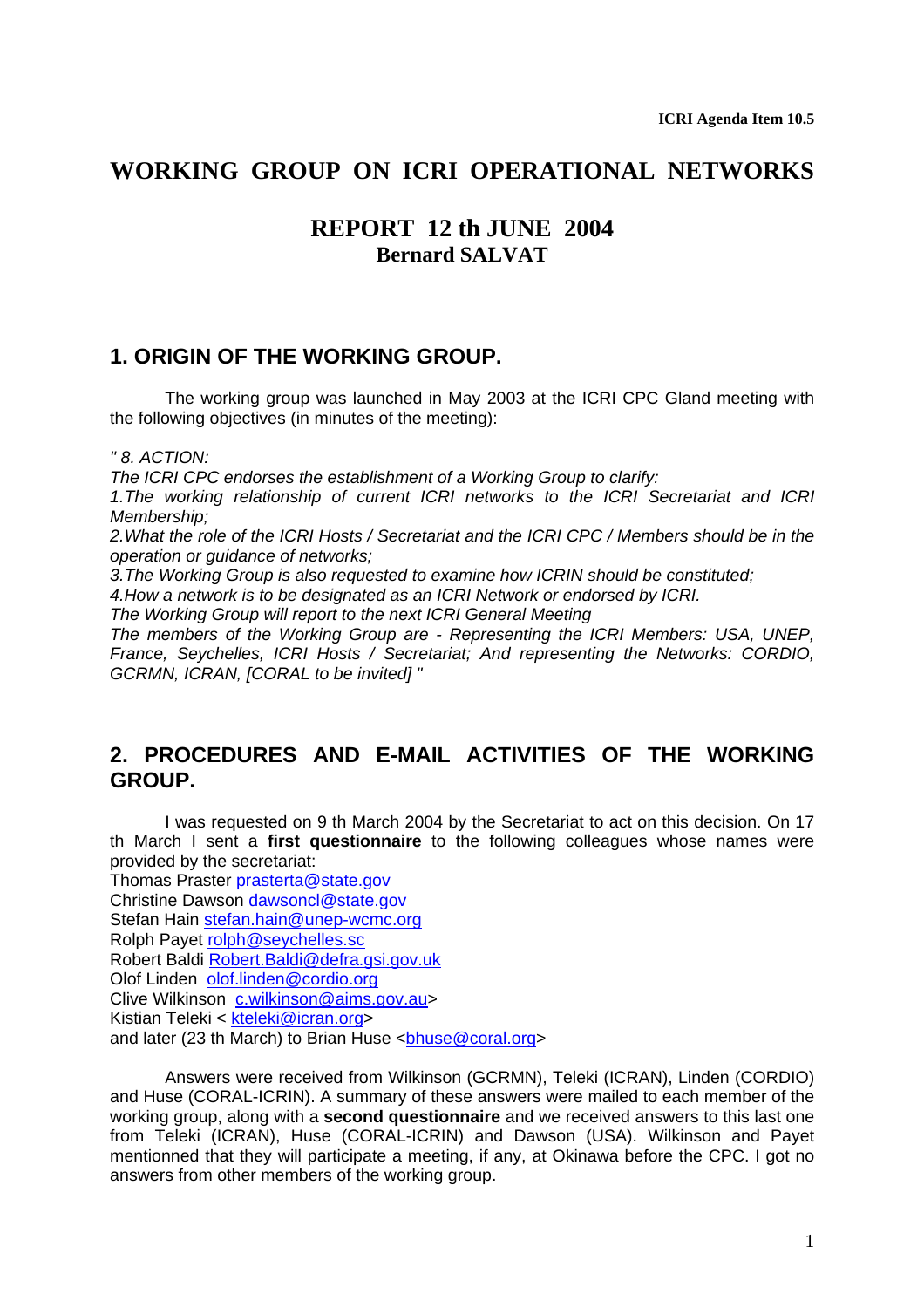# **3. SUMMARY OF RESULTING CONSIDERATIONS OF THE WORKING GROUP**

Questions to working group members are underlined and followed by their answers or a summary of their answers but each member of the working group received all e-mails exchanges (complete answers)

### **3.1. FIRST QUESTIONNAIRE**

### **Question A**

what are the decision-making and consultative bodies of each network (please include names in charge)

- The GCRMN has 3 bodies (Management group, Scientific and Technical Advisory Committee, and Day to day operational).

- The ICRAN has also 3 bodies (Board, Steering Committee – playing a significant role in the strategic and programmatic decision making process - and Executive committee). Recruitment for the ICRAN post was undertaken by UNEP-WCMC, on behalf of the ICRAN Qsteering Committee, in April-May 2001.

- The CORDIO has 1 ("CORDIO committee").

- Most important decision making committees in this 3 networks are Board and Steering Committee for ICRAN, Management Group for GCRMN and CORDIO committee for CORDIO.

- Day to day work and operations are under the responsability of key colleagues : Clive WILKINSON, Kristian TELEKI and for CORDIO it is not clear if it is Olof LINDEN or Hakan BERG. CORDIO appears different from the two others both in term of the geography which is considered (CORDIO is regional, GCRMN and ICRAN are global) and in term of decisionmaking and consultative bodies.

### **Question B**

Is there an ex-officio representative of either or both of the ICRI-CPC committee and of the ICRI CPC Secretariat ? When were they nominated and for how long ?

- The GCRMN Management group and the Day to Day committee includes CPC members but they have not been mandated by the CPC. The ICRI secretariat is requested to appoint a member of the Management group for the duration of the secretariat (two years) but, as far as I understand, somebody on the Management group and not outside of it.

- The ICRAN has representatives of ICRI Secretariat in its Steering Committee. In its Board he has two CPC members nominated by the CPC (representing the ICRI community at large and an independent scientific community representatives). The ICRI representatives will be rotated at the pleasure of the ICRI-CPC, but not more frequently than a yearly appointment. The ICRI Secretariat must submit, in writing, changes to Board membership.

- The CORDIO Committee includes members of CPC but who have not been designated by CPC

### **Question C**

Were the objectives of the network defined by ICRI CPC? (if possible: when, how, what about...)

- GCRMN, ICRAN and CORDIO refered to the Dumaguete Call and Framework for action and amendments by reniewed ones and ITMEMS meetings. GCRMN refer mainly on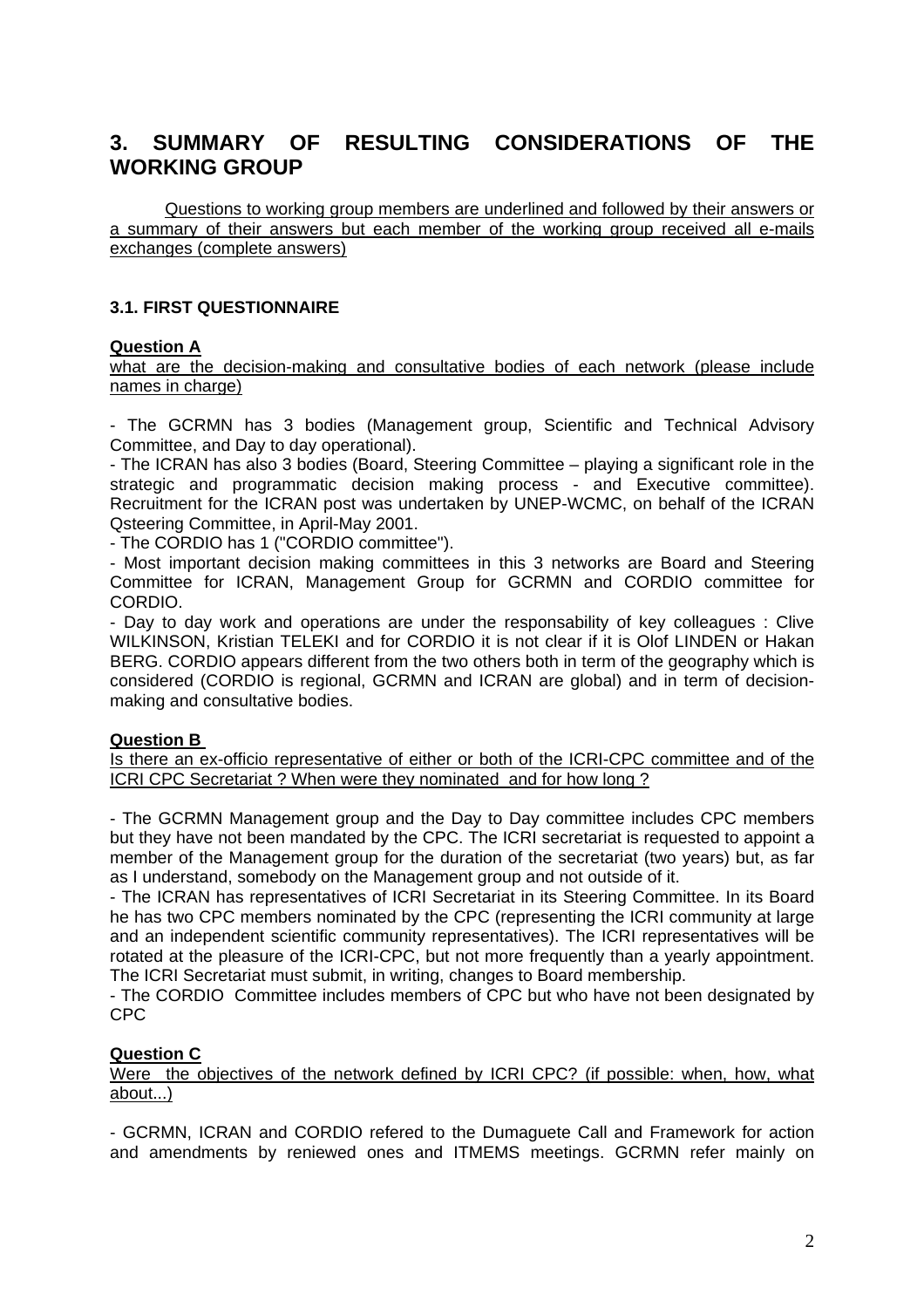Monitoring and Research. ICRAN refer mainly on the implementation of specific elements of the Framework for Action.

- No more answers to the question, but we can add : a) part of answers related to the above link between ICRI Secretariat and ICRI-CPC, b) GCRMN is mainly funded by US and AIMS. ICRAN is manly funded by the United Nation Foundation and has to raise matching funds. CORDIO is funded by Sweden, Finland and (?) World Bank and IUCN.

### **3.2. SECOND QUESTIONNAIRE**

First to mention that it is not an indispensable condition to have for all ICRI networks the same structure and links with the ICRI Secretariat and/or with the ICRI CPC. The first objective of our working group is to have a clear understanding of what are these networks, how they are working and with what links with iCRI. I would like to have your opinion on the following items.

### **Question 1.**

I assume that we want ICRI operational network not to work independently from ICRI, even if they refer to Dumaguete Call and Framework for Actions. Do everybody agree on that ? Comment ?

### ICRAN – TELEKI :

Operational networks must have clear and close linkages to ICRI – no argument here. ICRAN is working to strengthen those linkages and will present this at the Okinawa ICRI-CPC

### CORAL - ICRIN - HUSE :

If ICRI has created a network, or otherwise established a connection to an existing network, there needs to be ground rules for how that relationship works. These rules can be informal or codified within an MOU. However, to ensure effectiveness there needs to be an agreement around specific goals, as well as some mechanism for evaluating success and failure. A key problem arises when an operational network, such as ICRIN, is contractually linked to another entity - in this case UNEP. The question really comes down to funding.

### DAWSON Christine:

Clearly, ICRI operational networks should not work independently, i.e., at odds with ICRI's goals. It would seem reasonable to have, as Brian suggests, a set of rules or terms of reference addressing the specific goals to be achieved and a means for evaluating performance

### SALVAT Bernard:

Operational networks with clear and close linckages to ICRI, no working independently. Necessity of MOU (goals and evaluation)

### **Questions 2**.

I guess you will agree and, in that case, what has to be the links between ICRI and these networks ?. Two category of links are mentionned above. Link with the Secretariat and link with the CPC. Links lead to representatives who has to express the view of those who elect them (Secretariat decided by ICRI CPC each two years - and - Members of ICRI CPC designated by the CPC). Do you think that these two categories of links are necessary or not ? Comment ?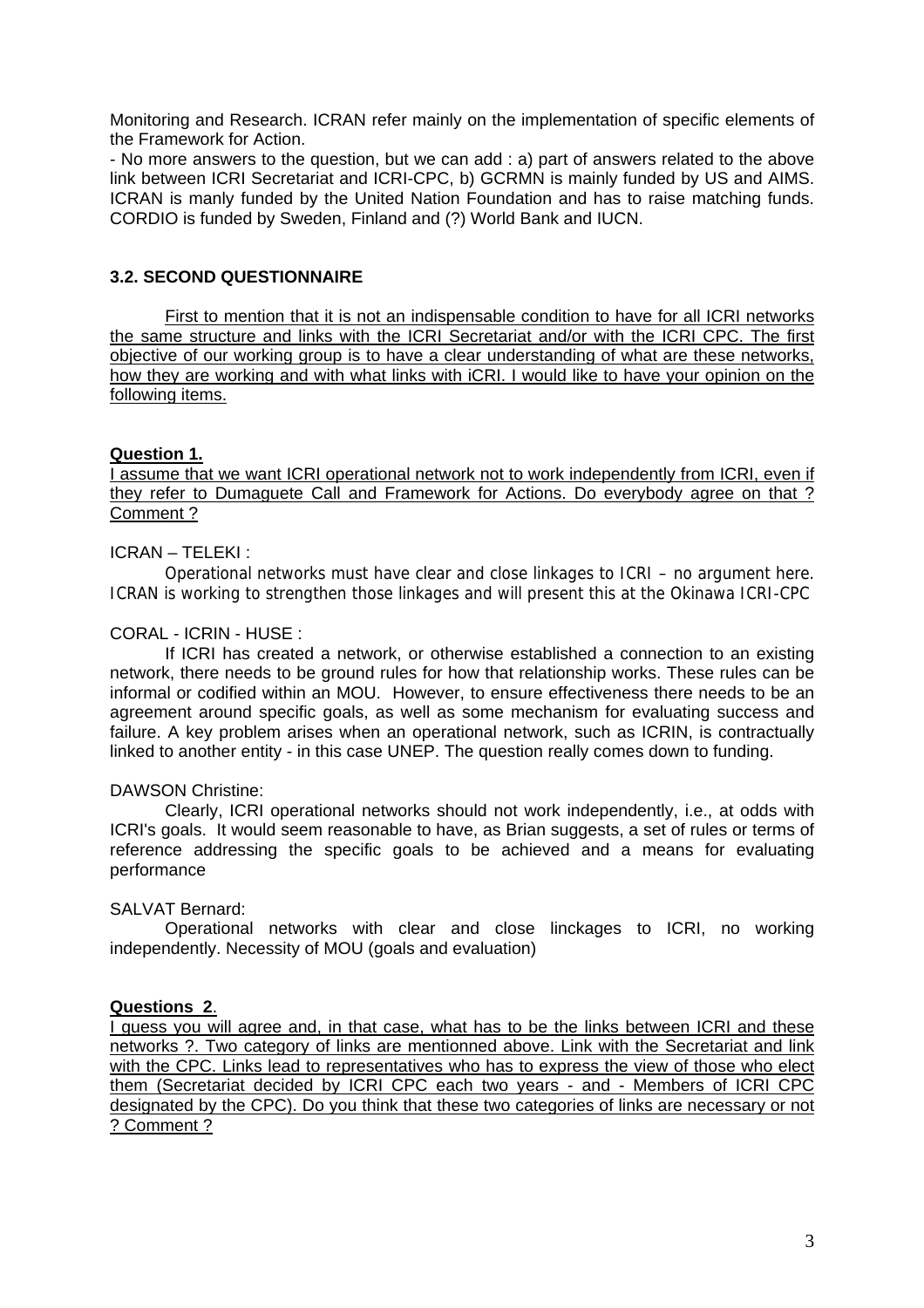If your opinion is that one is enough, I assume that this one has to be the ICRI Secretariat and in that case the representative of the Secretariat has to be in the main decision- making body of the network . Comment ?.

One or two links means different representatives and lead to reports of these different representatives to ICRI - CPC. In the most complicated case, at each CPC, there will be 3 reports on these networks activities : one by the Network itself, one by the secretariat and one by CPC representatives. No problem for the same report to be signed by more than one. But representation and mandate should lead to report. Can you comment on that?

### ICRAN – TELEKI:

I think that it is helpful to have linkages to these two categories. I think that it iis advantageous to have linkages to the Secretariat and to the CPC. The Secretariat should play a role in the governance/management of each of the Networks with suitable representation but not be the sole decision making body. The Secretariat can represent the interests of the CPC and in addition Networks would be expected to convey outcomes to the CPC for endorsement.

I see that there should be two reports – one by the network on its activities and outcomes and the other by either the Secretariat or one of the ICRI Network representatives. The critical factor regarding reporting as far as ICRI is concerned is to bring to the attention to the CPC and ICRI members the ICRI relevant points and areas where endorsement is requested.

In summary:

- A network will provide a report on activities and results to ICRI. ICRI will provide feedback to the Network on this report and suggested follow up and priorities for further action.
- The ICRI Secretariat or ICRI Network Representative shall provide a report to the CPC regarding where ICRI's input is required/requested, and where relevant guidance can be provided.
- ICRI will regularly provide guidance to the Network on activities and priorities, within scope of its strategic plan; the governing body of each Network would decide how best to respond to this guidance and provide explanation to ICRI.
- Network products (e.g., analyses, monitoring information, lessons learned, awareness materials) will be provided to ICRI together with a cover letter or other explicit identification of implications of the product for ICRI and its members.

### CORAL – ICRIN – HUSE :

This question outlines one of the most significant problems with ICRI's structure. It is too complex. If one assumes that information and decisions flow efficiently and swiftly from the Secretariat, through the CPC, and to the networks, or vice versa, there would be no problems. However, there are many traps along the way, including distance, long times between meetings, bureaucratic systems that do not work, language, etc. In addition, decisions are not clearly communicated and are made without sufficient information. The operating networks need to be linked with one entity who has authority to make decisions in real time, based on agreed upon set of goals.

I don't assume that the link has to be the Secretariat. In fact, the Secretariat is too far removed from the day to day operations of the groups that make up the operational networks. In my view, efforts should be made to improve the governing structure such that policy decisions are made by the Secretariat, with input from the CPC. These policies should then be implemented by the networks as guided by a strong manager. ICRAN, as the network tasked with implementing the strategic framework is the most suitable link. Efforts should be made to support a well functioning ICRAN that has management authority.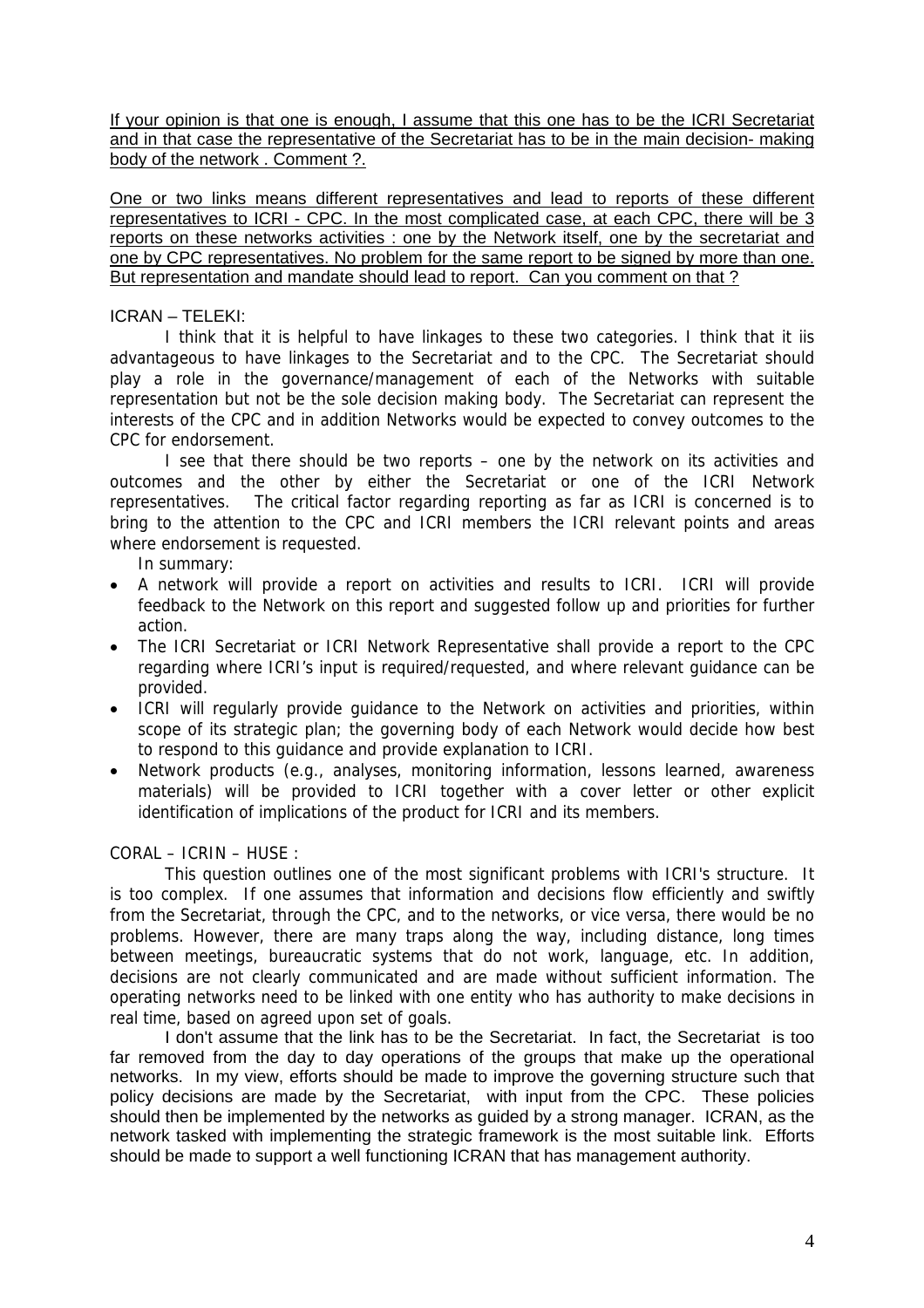Again, this outlines a problem. Too many reports. In the scenario above, networks would submit one report to ICRAN. ICRAN would be tasked with consolidating and submitting a comprehensive report to the Secretariat, through the CPC.

### DAWSON Christine :

There must be a link between ICRI and the networks and the least burdensome approach would be for one link through the Secretariat to the CPC (i.e., the direct link is to the Secretariat which in turn informs the members of the CPC). Again, it should be possible to craft terms of reference to deal with these issues. As noted above, the link should be through the Secretariat. There should be a representative from ICRI on the main decisionmaking body of the network but it need not be from the current Secretariat host government (although it could be). One of ICRI's greatest assets is it's flexibility, it's ability to maintain a variety of networks without funnelling all activity thought a single unit. At this time, we would not favor giving "management authority" (whatever that is) to ICRAN. As I noted above, we are to have a major discussion of ICRAN during the CPC and that will greatly influence our views.

One or two links means different representatives and lead to reports > of these different representatives to ICRI - CPC. In the most > complicated case, at each CPC, there will be 3 reports on these > networks activities : one by the Network itself, one by the > secretariat and one by CPC representatives. No problem for the same > report to be signed by more than one. But representation and mandate > should lead to report. Can you comment on that ?

I agree there could be too many reports but this can be easly dealt with by designating one point of contact for each network who coordinates with others associated with that particulat network. Channelling reports through ICRAN to consolidate and synthesize would give ICRAN too much leeway to focus the report as it wanted and reports might not reflect the views of the operational networks who submitted them. We would oppose submitting reports through ICRAN.

### SALVAT Bernard:

In favor of : a) Two links representatives between a network and ICRI : One from Secretariat and one nominated by CPC (Two in case one failed…). b) Networks reports to CPC : One from the network itself, another from the Secretariat representative and the CPC nominated, both or separate if they desagree.

### **Questions 3**.

 I assume that we have to specify what is an ICRI network and what is not. Considering GCRMN, ICRAN (and ICRIN), they are global networks. What difference with the World Bank Targeted Research Project ? Why not to consider this global project as a network ?. Comment ?

CORDIO is a regional network and programme. If we consider CORDIO as an ICRI network as the two others, why not to consider also any other regional programme (not national) as a network, as for example the Meso-american project in Central America (MBRS, World Bank) or the one to be launched by France in the South Pacific. Don't you think that these regional programmes funded by International Institutions or Governements have to be distinct from ICRI global networks. Can we suggest "ICRI related programmes" which can be endorsed by ICRI with some representation of the secretariat ? Comment ?

### ICRAN – TELEKI :

A definition of an ICRI Network would be of benefit here. I have always considered that networks of ICRI are those which are specifically operationalizing the Framework for Action (FFA) at local, regional and global levels. The WB Targeted research programme is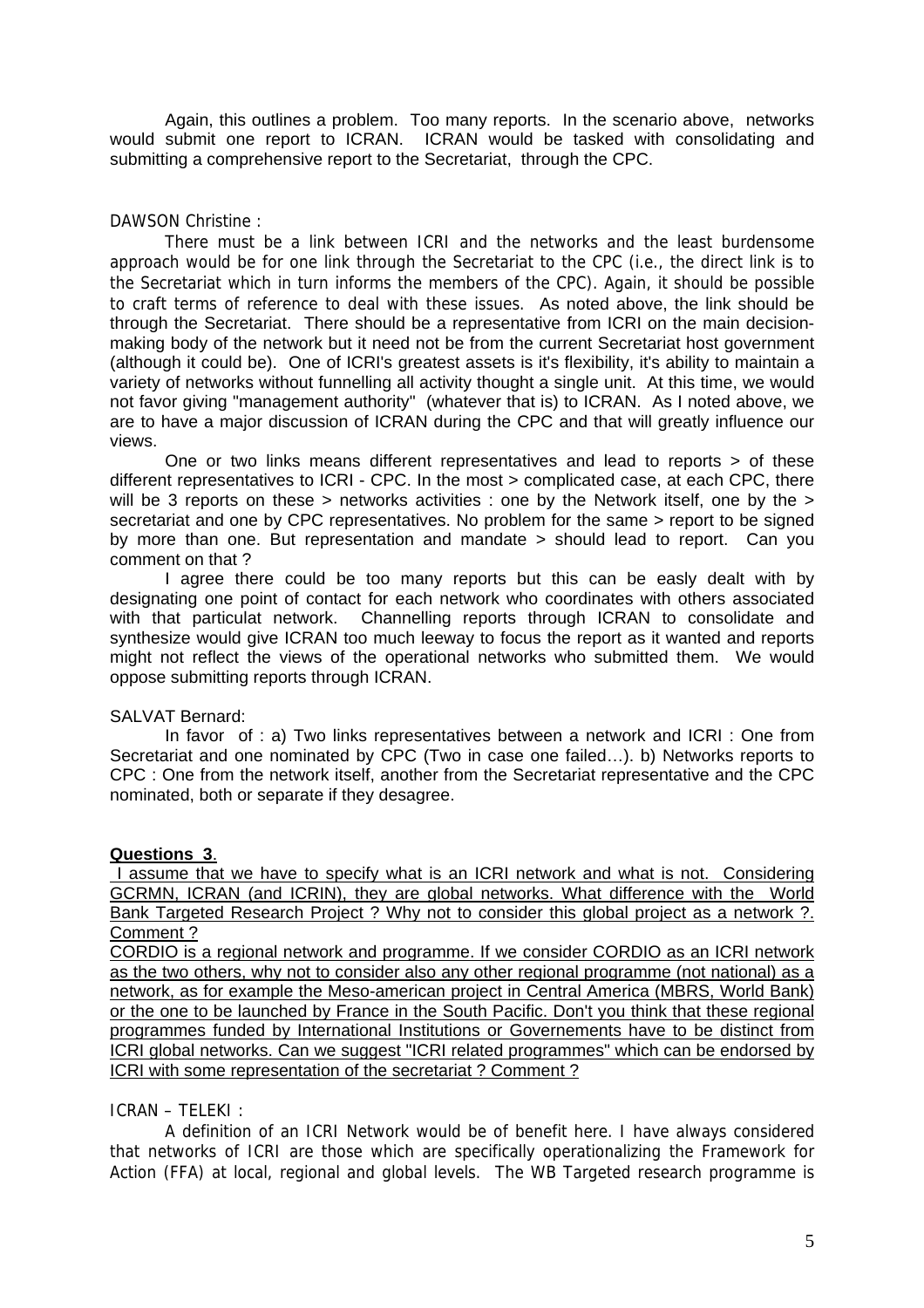very specifically science driven which addresses one aspect of the FFA and in my mind it would not be appropriate to call this an ICRI Network. I see no reason why regional initiatives should have some explicit linkage to ICRI. I think that there is great merit in having regional networks but having one as a Network of ICRI does open the door for others to become recognized Networks introducing more confusion then there already is. At the moment what input does ICRI, as ICRI, have into the regional programs/projects/initiatives? The concept of ICRI related, or even endorsed, programmes would better reflect the relationship and clarify the role of Networks.

### DAWSON Christine:

There should be distinctions between different entities (e.g., networks, programs, etc.) I find the concept of ICRI-related programs, which can be endorsed by ICRI and have ICRI representation, very appealing and an effective means to broaden ICRI's influence.

### SALVAT Bernard:

In favor of a) the three existing networks at the moment which are global : GCRMN (Monitoring and status of world reefs), ICRAN (Action cf Framework for action), ICRIN (Information) b) ICRI-related programmes or network for others – regional – endorsed by ICRI-CPC

### **Question 4.**

Are the current networks responding to the ICRI mandate in the Call and Framework for action ? Is there some gaps that could be tackled by adding new networks ? (question from Clive). Comment ?

### ICRAN – TELEKI

The current networks are responding to the ICRI mandate in the FFA to varying degrees. A closer examination of the activities of the current networks against the FFA would need to be undertaken to identify gaps if any – I suspect that the current Networks respond to the FFA broadly speaking. ICRI could provide guidance to Networks on areas that are not being fully addressed rather then creating or adding new networks (i.e. use what we have in place).

### CORAL – ICRIN - HUSE :

I believe we should make the current structure work effectively before considering adding new networks. Moreover, we should look for ways to keep the number of networks as small as is practical.

### DAWSON Christine:

I agree we want to make sure our structure is working before adding more entities but in crafting our "operational network" structure we should think ahead to how other entities, programs, projects might be linked to ICRI. We cannot confuse programs with networks. Networks are simply a collective of organizations and multilaterals who cooperating in implementing programs. For example, ICRAN is implementing the Mesoamerican project through the partner organizations.

## **3. CONCLUSIONS**

1. Above comments came from some members of the working group and during last two months. We had answers to questionnaire 1 from the four operational networks (GCRMN, ICRAN, CORAL-ICRIN and CORDIO). The second questionnaire was one step ahead with comments from TELEKI, HUSE, DAWSON and SALVAT.